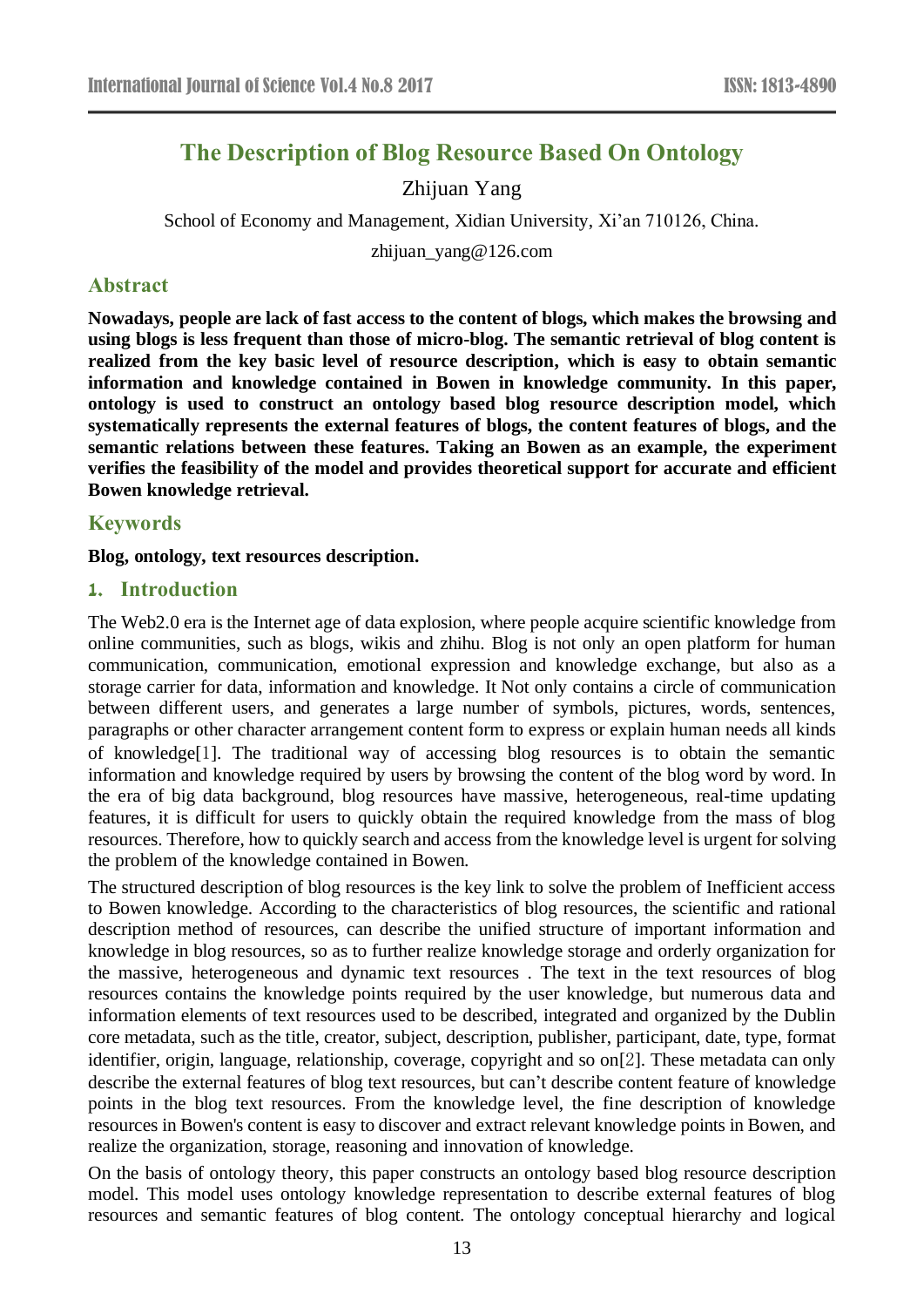reasoning ability can describe and present the semantic structure and relationship of the concepts in blog resources. The experiment uses a blog post to verify the feasibility of the blog resource description model.

# **2. Literature Review**

## **2.1 Description Method of blog resources**

Blog resources not only include user characteristics, such as bloggers, user comments, user tags, etc., but also contain a large number of blog content and other content, such as blog topics, event content. There are many ways to describe the characteristics of blog users, mainly divided into the following three:①Based on self-organization theory, the construction of Bowen correlation model to describe the overall network and small world effect contained in the blog post[3]; ②Usage of statistical methods to analysis semantic information, such as user tags, blog posts frequency, blog hot topic[4].③Usage of natural language methods and data mining methods to analysis of user behavior and Bowen content and minesocial network relationships and information exchanging rules contained in blog[5].

The description of content features of bowen is based on the theory of text resource description. Common methods of text resource description include based on ontology theory, based on HNC theory[6], based on knowledge element theory, graph theory, based on statistical theory and method to construct a Model that covers a variety of semantic features of the resource, such as the construction of the conceptual hierarchy model [7], the multivariate ontology hierarchy model[8], the semantic mapping of the concept and topic<sup>[9]</sup>, the semantic link network data model<sup>[10][11]</sup>, the semantic model of Articles (SMA)[12] , Ontology knowledge base and so on. The above text resource description method can be used to discoverknowledge link network in knowledge community[13], the related documents in collection resources[14], the integration of knowledge in the field of mechanical manufacturing[15], the organization and presentation of scientific knowledge in academic literature[16], and so on. For the description of blog content, classify blog information, the subject and the content of the word characteristics into two levels structure[17][18], or describe bloggers, publishing time, log links, tags and other basic information[19], but blog's built-in search system is based on a simple keyword matching and lack of knowledge of the expression, processing and understanding capability, which is difficult to achieve the semantic retrieval for blog resources[20].

The above theories and methods can be used to describe the user resources or text resources in various fields, but can't comprehensively describe the finer content characteristics of blog resources. Using the ontology theory can make all kinds of fine-grained knowledge hierarchical, standardized to improve the blog storage and retrieval mechanism.

## **2.2 Ontology-based knowledge representation**

Ontology is a clear formal specification of shared conceptual models with shared, explicit, conceptual and formalized features[21].The ontology has a good conceptual hierarchy structure and support for logical reasoning, which can be used to describe the complex semantic relations between concepts and concepts and also be used in semantic rules reasoning, knowledge discovery, knowledge innovation and so on[22].In order to realize the formal definition of ontology, it is necessary to form the formal language of description ontology, including XML, RDF, RDFS and OWL[23]. By constructing a knowledge ontology model in a certain field, we can describe the semantic rules between information and knowledge in this field, and provide sufficient support for knowledge retrieval, which lay a good foundation for knowledge reasoning[24][25].

Ontology-based knowledge representation has a strong hierarchical and logical reasoning ability, not only describes the hierarchical structure of knowledge in text resources, but also derives the implicit association between knowledge based on the explicit semantic association between knowledge, and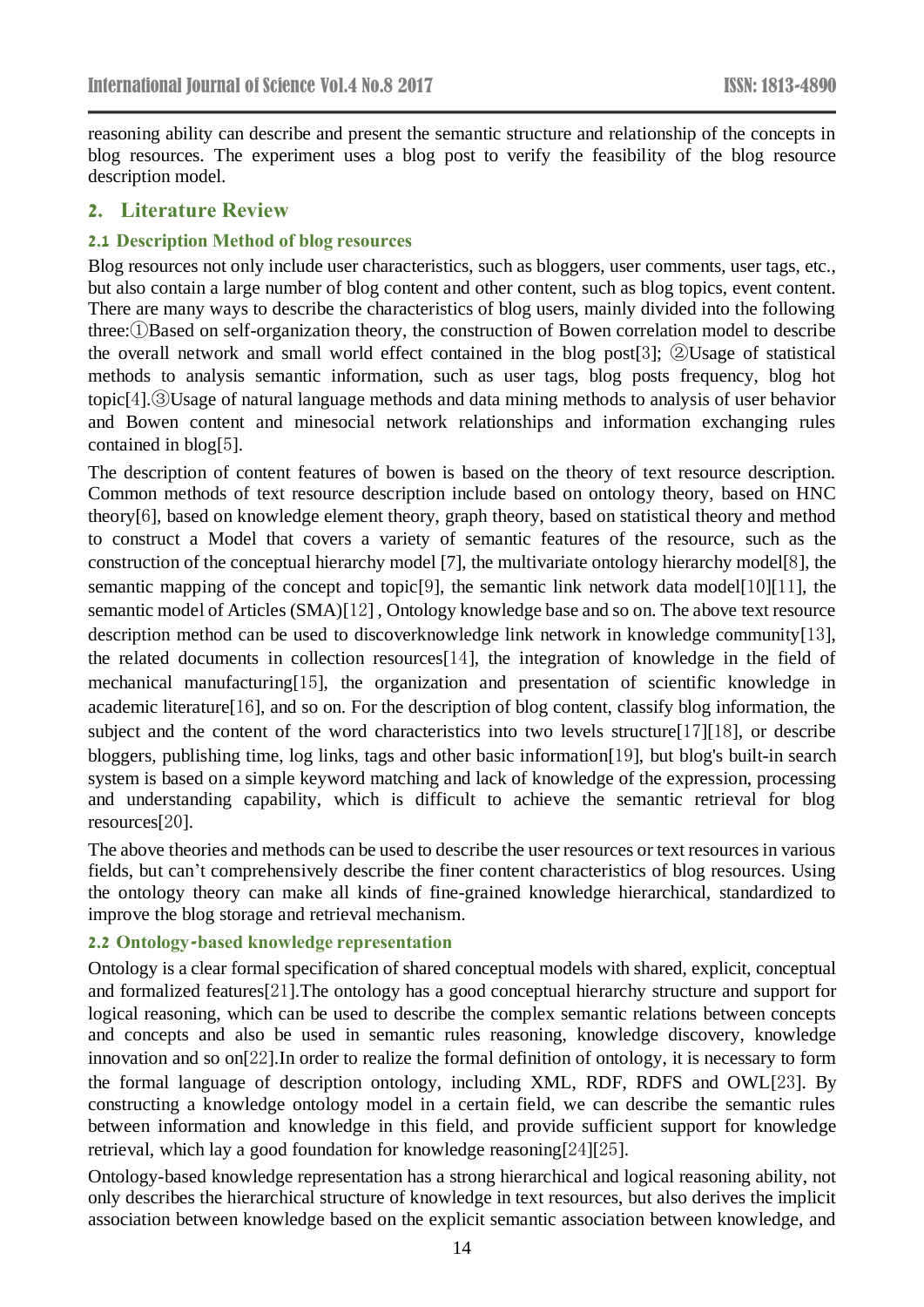realize knowledge discovery and innovation. At present, people according to different application requirements, has built a lot of specific field ontology.The mature application ontology is frequently appeared in medicine field[26][27], emergency emergency command[28] and other fields, but less in the field of blog resource semantic description.

Therefore, this paper will use the ontology theory to construct a ontology-based blog resource description model to comprehensively describe the semantic features of blog resources, and provide an effective resource description method to realize the semantic retrieval of blog resources.

# **3. Blog resource ontology description model**

Combined with ontology knowledge representation, this section builds a ontology-based blog resource description model, that is, blog resource ontology. Firstly, This model describes conceptual hierarchy structure of blog resource ontology, and make the semantic relations between concept classes more specialized and systematic; secondly, describe the conceptual attribute that is used to fill the ontology framework and represent more specific knowledge objective; finally, The axiom and examples of resource ontology is used to describe the semantic relations between knowledge objects in blog resources. From the fine-grained level, a complete resource description model is presented to describe the characteristics of blog text resources.

#### **3.1 The Conceptual Hierarchy of Blog Resource Ontology**

The blog resource description model describes the blog resource characteristics from three levels: the resource layer, the information layer, and the text layer. The details are as follows:①In the resource layer, the resource description object is a resource file, which describes the resource identifier, resource storage address, resource storage date and resource text type of resource file. There are two kinds of performance text, namely, comment class and blog class. ②In the information layer, the resource description object is the resource text, whose features can be subdivided into personnel, website, text format, grade classification and reference link, personnel, including viewers, collectors, represent, critics and bloggers; Web site can be divided into website address and name; text format includes graphics, formulas, text three categories; grade classification includes blog level, attention, honor badge, and attention includes blog visitors and popular bloggers; Reference links include Anchor tags and link addresses.③In the knowledge layer, the resource description object is the knowledge in blog resource, and the knowledge resource is described from the four perspectives that is knowledge navigation, knowledge content, knowledge style and domain theme. The knowledge navigation includes the link page and identification number; the knowledge content includes name, feature phrases and the original text description; the knowledge text includes narrative text, description style of text, discussion style of text, and application style of text. Narrative style of text also includes narrative event, narrative person, landscape written, shape of object; discussion style of text includes the commentary type, the essay type and the political type of knowledge; the description style of text includes the entity thing, the fact explanation and the science stories; the application style of text is divided into eight categories that includes letters, notes, documents, propaganda, notices, rituals, contracts, and biography; domain theme class is constituted by classification and theme class, which can also uses the "Chinese classification theme list" to refine the theme class.

## **3.2 Conceptual Attributes of blog resource ontology**

The concept of attribute blog resources in the ontology includes data attributes and object attributes, in which the data attribute describes the attributes of concept class, including personnel attributes, Explanatory genre attributes, narrative style of text attributes and so on; the attributes of the personnel includes name, date of birth, gender; description type of text's attributes includes manufacture, function, manufacturing methods and status; narrative style of text's attributes includes time, place, people, events cause, events pass, event result.

Object attributes describe the semantic relations between concept classes, which can be divided into the following two categories:①The semantic relations of the same level, that is, the semantic relations between the conceptual classes at the same level, can be divided into explicit semantic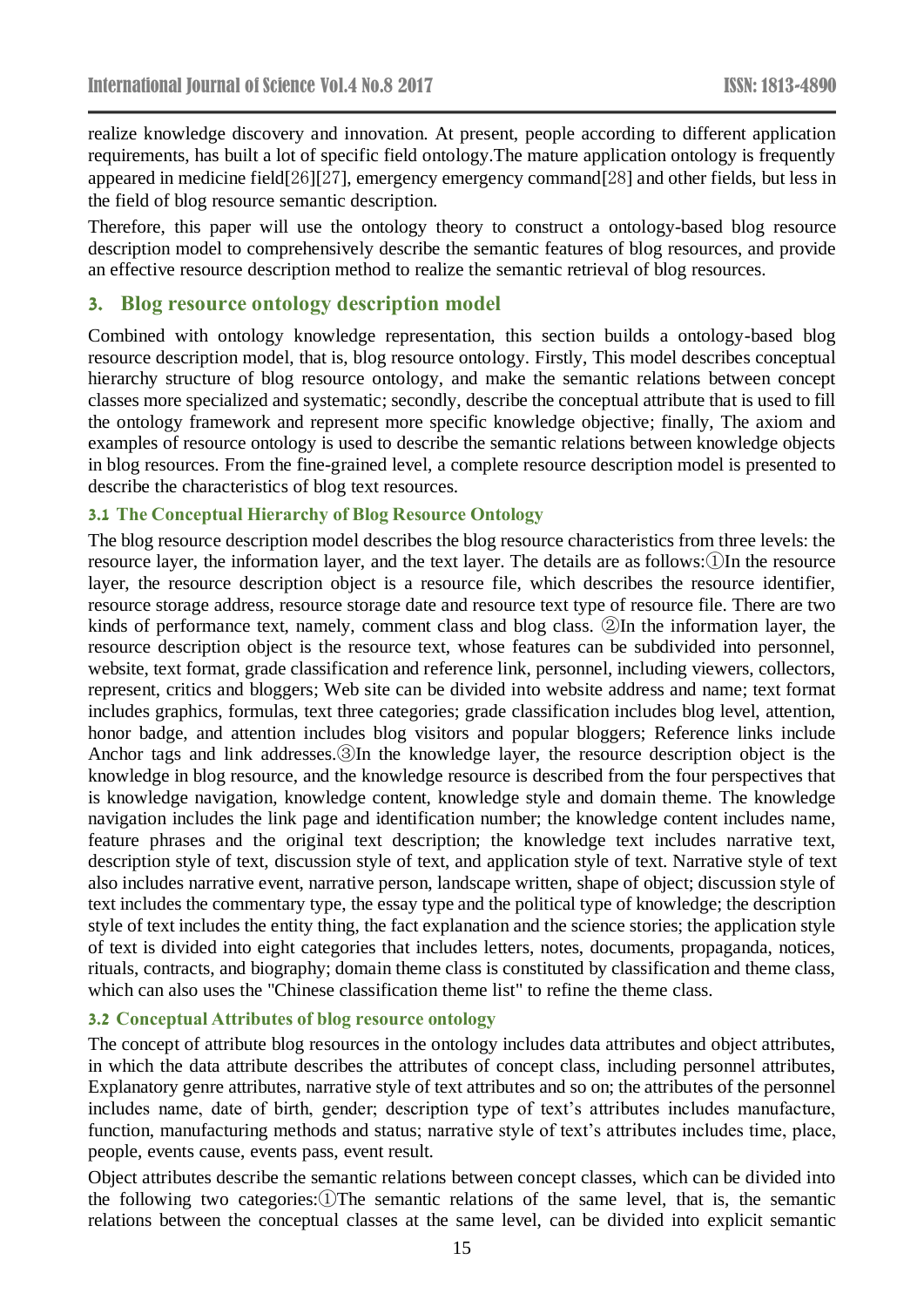relations and implicit semantic relations. Among them, the dominant semantic relations include the relationship between time and order, the relationship between the upper and lower, the Reciprocal relationship, the relationship of order, the relationship of cooperation, the relationship of decomposition and the relationship of reference; implicit semantic relations includes the relationship of extrapolation, implied relationship, positioning relationship, cross mappings relationship, and so on.②The semantic relations of different layers, that is, the semantic relations between the conceptual parent and the concept subclass, includes the same relationship, the whole part relationship, the similarity relationship, the attribute relationship, the instance relationship, the classification relationship and so on.

In the blog resource ontology, see Fig. 1, shows the above part of the semantic relation, in which the resource storage time in the resource layer has the time semantic relation; the viewer in the information layer contains the collector, the repacker, the commenter, which is including relationship; Knowledge link page in the knowledge layer has a corresponding relationship with the link address in the reference link in the information layer, which is related relationship; the link is published in the web content of the website, that is, the publication relationship.





## **3.3 The axiom and instance of blog resource ontology**

The axiom and examples of the blog resource description model are described as follows: The axiom of the ontology describes the forever truth of the domain knowledge, which can describe the rules of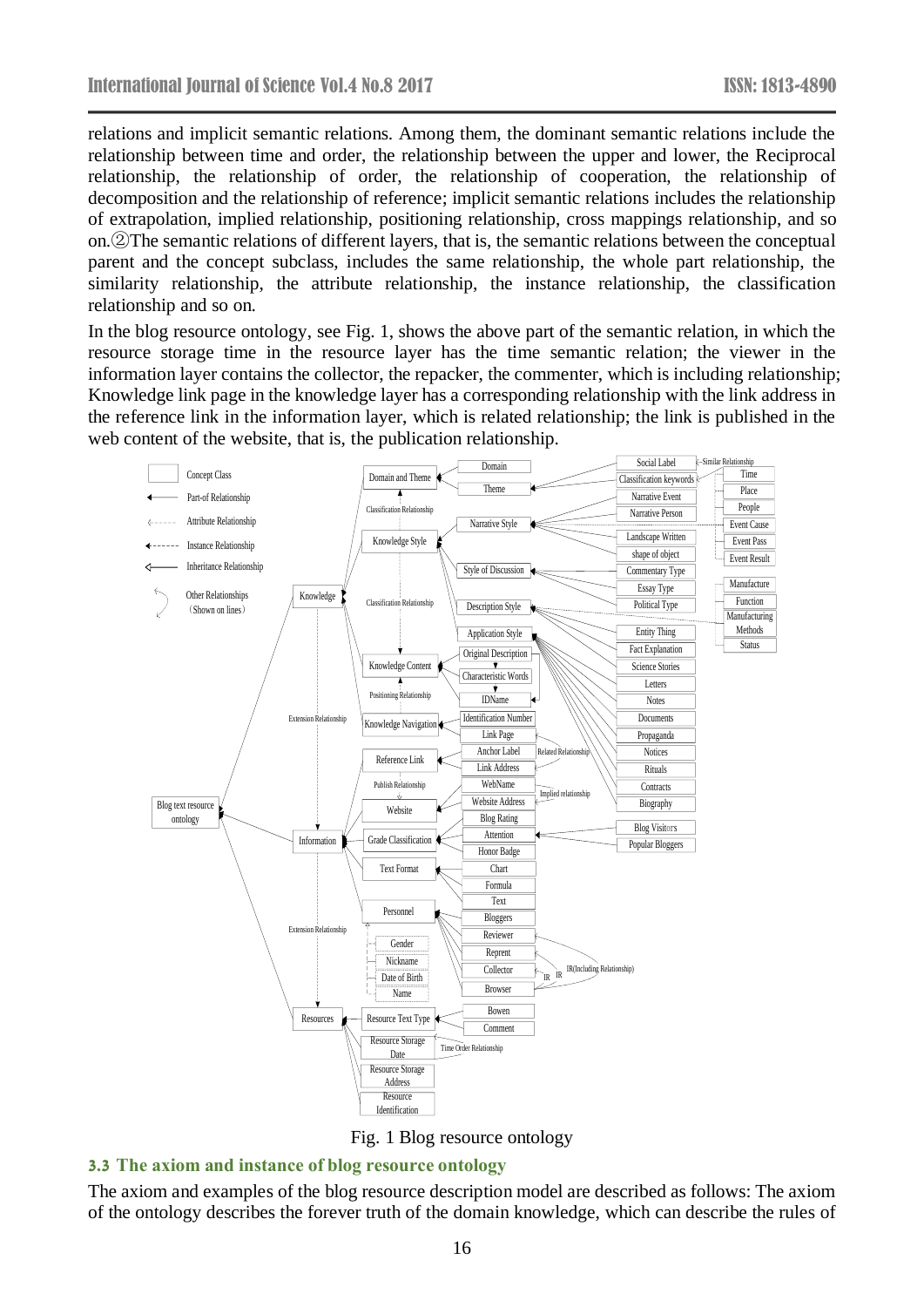semantic relations and the node attributes. The axiom of the semantic relations rule class can be described as that the relationship between reference relationship and the cited relationship is reciprocal; the inheritance relationship and the extension relationship is expansive and unidirectional; the cooperative relationship and the same relationship are bidirectional. The axiom of semantic relations between concept node can be defined that the domain and range of the time relationship are Date type; the domain and range of the whole-part relationship may be concept class or instance; and the reference does not intersect with cited objects in personnel class. The instance in the ontology is an instantiation process of one or more abstract concepts, which includes certain attribute values, and only a few important instances are generally considered in the ontology construction process

# **4. Case Study**

Experiment selects a Sina blog of popular king of Han Han, and extract a narrative type of blog that is named of "Birth of That tea sister's "ride the wind and waves", as this experimental data source.

First of all, use the Prot  $\circledast$  étool to show the concept classes, the concept of attributes, axiom of blog resource ontology. This section can only exhibit a part of the blog resource ontology shown in Fig. 2.

Because of semantic features in blog resource ontology are quite comprehensive, we only shows a part of semantic features that is related to the concept of "knowledge style" in the ontology model. Extract the knowledge points of that hanhan's blog, and use blog resource ontology to represent relevant knowledge points in that blog. The results of instance is shown in Fig. 3.



Fig. 2 Blog resource ontology (a part of the ontology)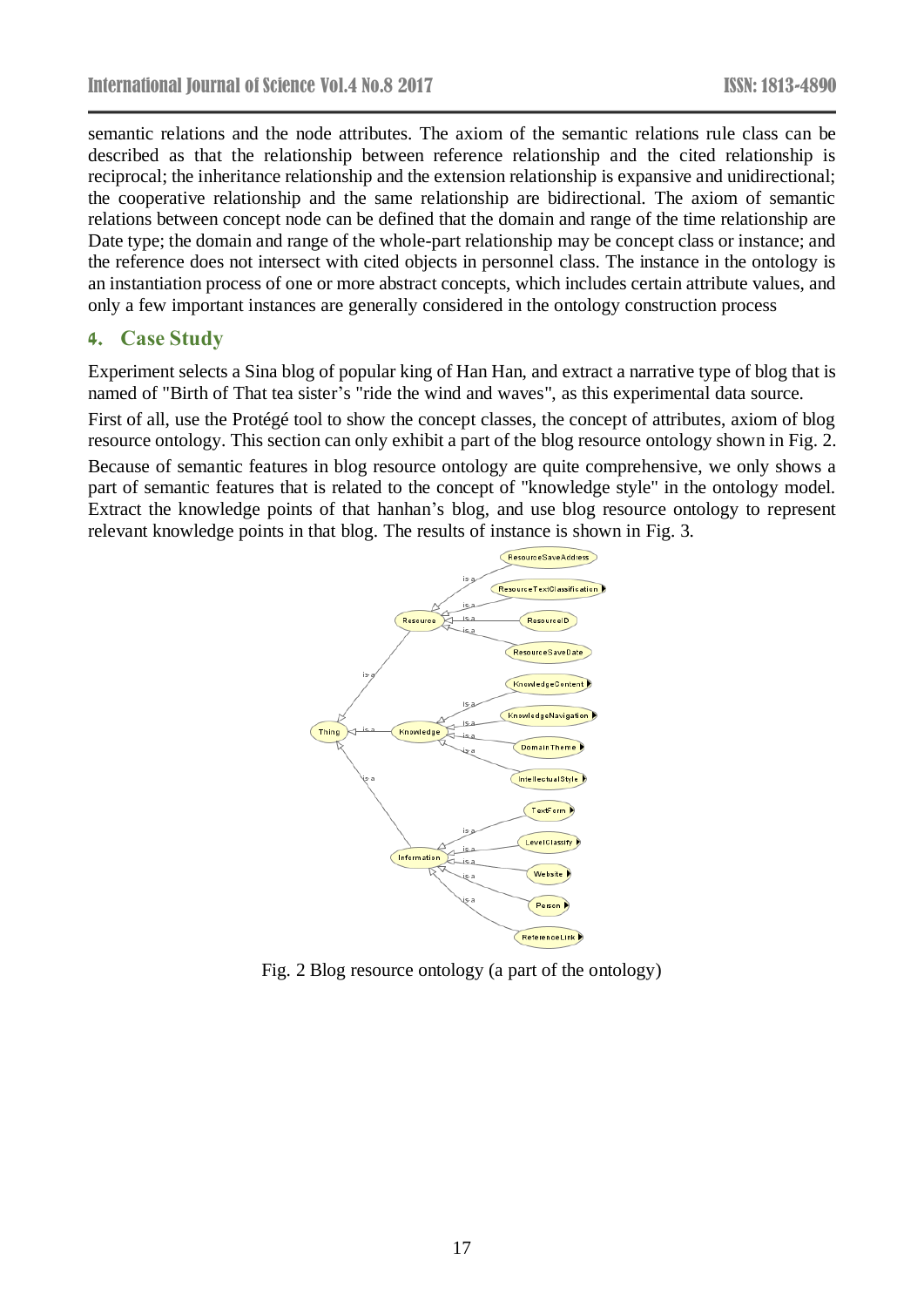

Fig. 3 Instantiation of blog resource ontology

## **5. Conclusion**

Based on ontology theory, this paper constructs a ontology-based blog resource description model, which integrates and expresses the fine granular knowledge in blog resources, and provides some theoretical support for the precise semantic retrieval of blog resources. However, experiment only shows the instantiation process of parts of concepts in "knowledge ontology" and fails to show the instantiation of throughout ontology. In addition, only using a case is not enough to verify the rationality of the ontology model, Thus we will continue to modify the blog resource ontology and further study the evaluation Method of blog resource ontology.

# **References**

- [1] Duan R T: Research on standardization of XML integration standard of Chinese electronic document knowledge organization,(Shanghai Jiao Tong University press, 2012).
- [2] S Bird: Natural Language Processing with Python(Posts and Telecommunications Press, 2014).
- [3] Lin-Hong L I, Rong-Rong L I. Studies on Self-organization Behavior of Sina Micro-blog Social Network. Statistics & Information Forum, Vol.28 (2013) No.1, p.88-94.
- [4] LEE D H, SCHLEYER T. Social tagging is no substitute for controlledindexing:a comparison of medical subject headings and Cite ULike tags assigned to 231,388 papers. Journal of the American Society for Information Science and Technology,Vol. 63(2012) No.9, p.1747-1757.
- [5] Hu Y. Informal Information Flow Mechanism Based on Timing of Micro-blog——Example of Sina Mocro-blog. Document,information & Knowledge,(2011) No.4, p.111-117.
- [6] Li S, Wang Y. Retrieval of Periodical Literature Knowledge Element Based on Hierarchical Network of Concepts Theory. Journal of Intelligence, (2013) No.9, p.190-194.